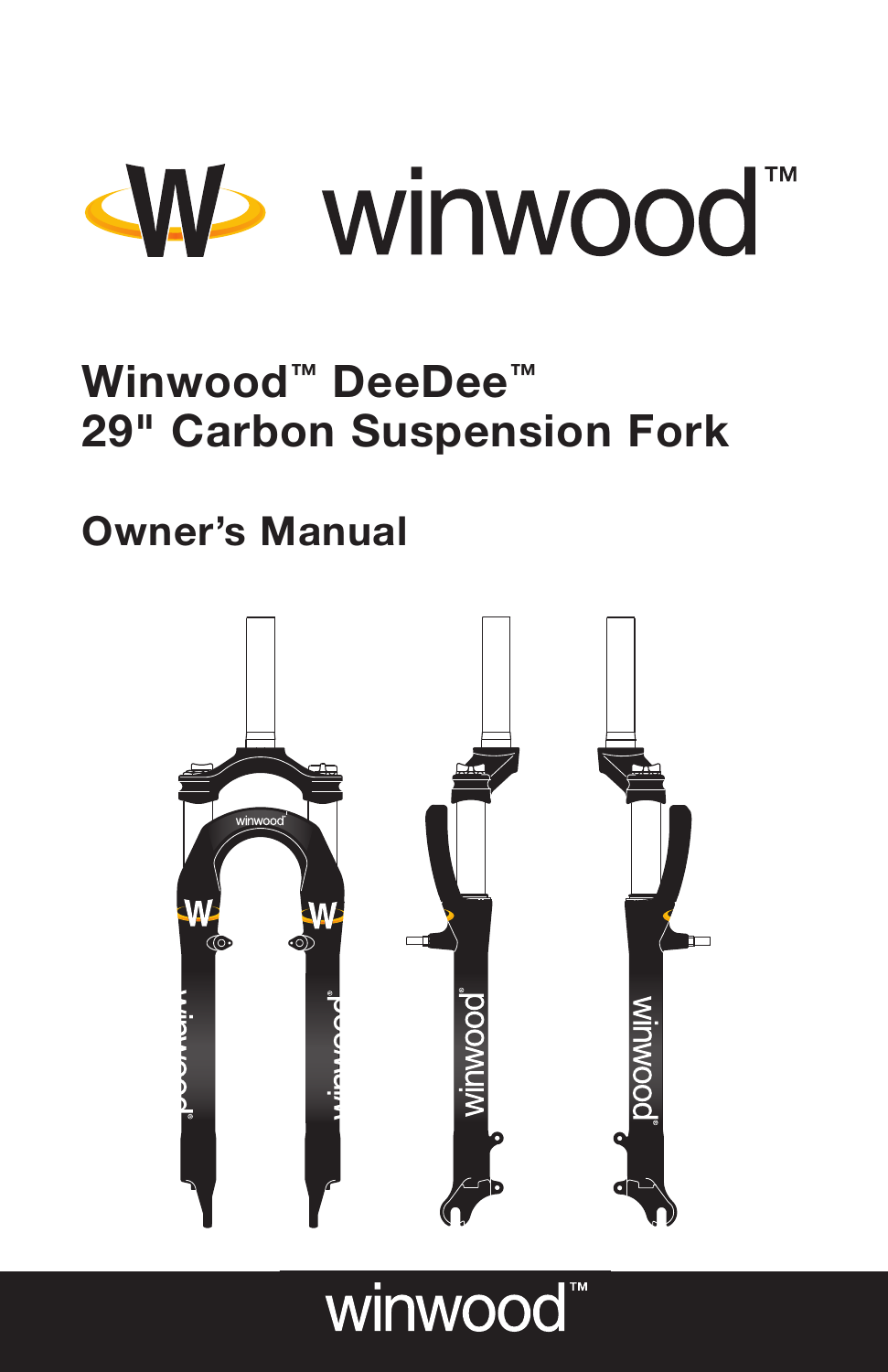#### **Congratulations!**

You have just purchased one of the most advanced forks available on the market. This Winwood fork features a unique and consumer-friendly concept which is superior to most other brands.

**Please read this owners manual carefully before riding to experience all the possibilities this fork offers you and to make sure that you know and follow all the safety and maintenance instructions.**

#### **What Separates the Winwood™ DeeDee™ From the Competition**

#### **It's a simple system**

The Winwood DeeDee 29" fork utilizes a modular design. All parts have been simplified into fewer self-contained components. Unlike other forks, the spring and damping system can easily be replaced or maintained. This makes for a highly reliable, easily serviced fork.

#### **Tunable**

The Winwood DeeDee Air fork is exceptionally tunable for a wide range of riders and riding styles. The Winwood DeeDee Coil Spring fork stock springs cover a wide range of riders but can be swapped and modified for further fine tuning. The Damper/Lockout cartridge is replaceable and the oil is also easily replaceable. After awhile, if you care to change your fork from spring to air, or vice versa, the parts are modular and available. To upgrade your fork from spring/MCU version to air spring, just take out the spring/MCU combination and replace it with an air cartridge. Both Winwood DeeDee forks come with an adjustable compression damper cartridge with lockout. For tuning kits, repair or replacement parts, and upgrade options, see your Winwood dealer.

#### **The Latest in High-Tech Carbon Fiber**

The Winwood DeeDee forks combine the latest technology of carbon fiber and high strength aluminum alloys. The one-piece lower leg assembly utilizes the best properties of carbon and aluminum. The aluminum skeletal structure provides the necessary precision and alignment for the internal working parts. The carbon fiber overwrap provides strength and stiffness necessary in a high performance fork while significantly reducing weight versus an all-aluminum fork. Other high wear areas of the fork are made of aluminum for durability. The exposed carbon fiber weave adds elegance and a desirable aesthetic to this already functional and practical fork.

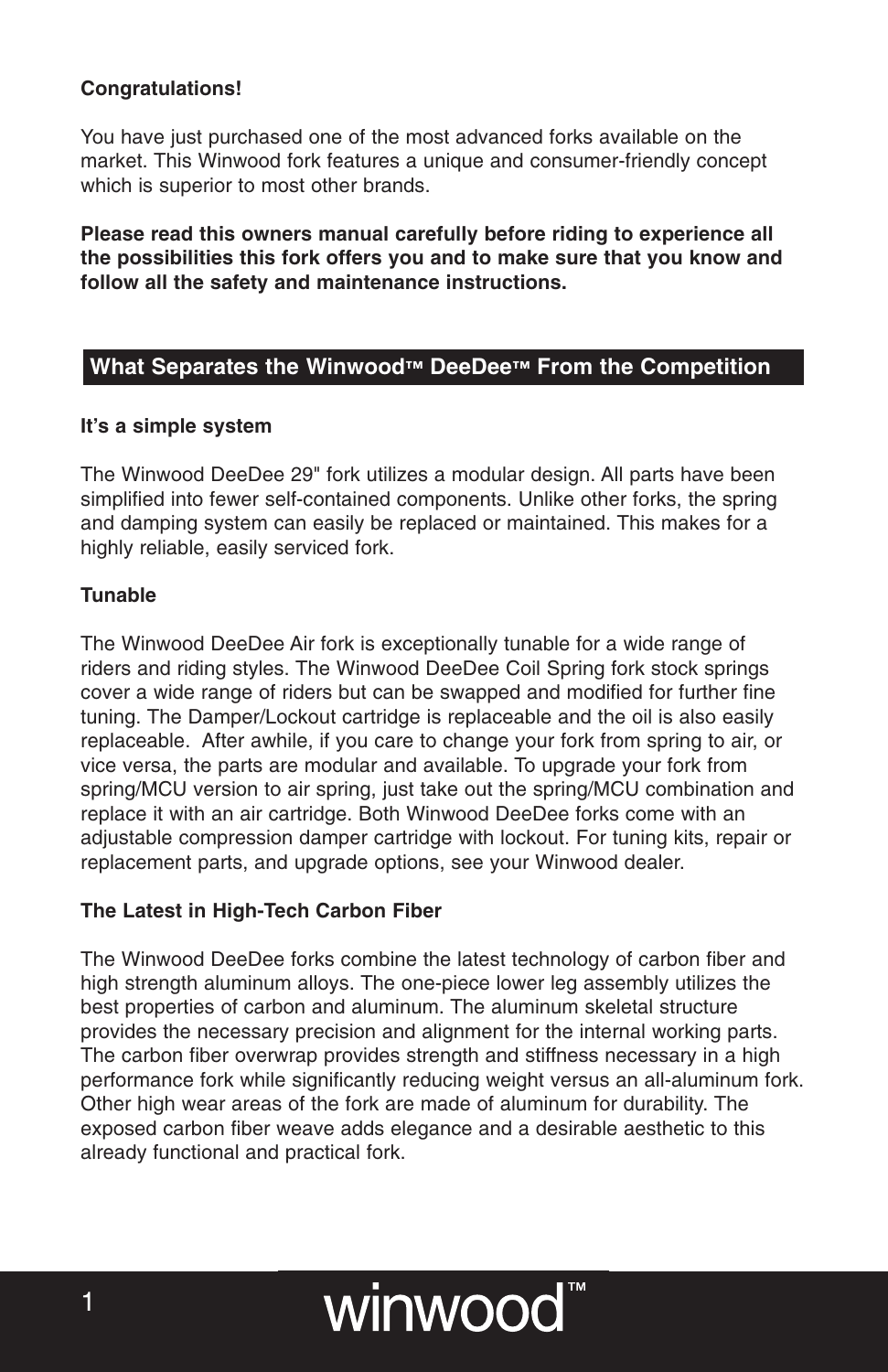#### **Installation**

**Important Safety Instructions: It is extremely important that your Winwood fork is installed correctly by a Qualified Independent Bicycle Dealer. Improperly installed forks are dangerous and can result in loss of control of the bicycle and severe or fatal injuries. Failure to follow these instructions may also void the warranty.** 

1) Make sure you have the correct headset to work with our fork. The Winwood DeeDee forks are available only in 1-1/8" threadless steerers with 30.0mm crown race seat diameter

**Warning! Do not add threads to the threadless steerer. Do not attempt to replace the steerer tube as it needs to be press fit under very high pressure.**

- 2) Install the headset cups into the frame according to the headset manufacturer's instructions. Support the fork under the crown during this step. While holding the fork in one hand, install the headset's fork crown race onto the fork race seat with a **headset crown race setting tool. Take care not to install the crown race with the fork dropouts resting on the floor or any other hard surface, you will damage the fork rendering it unsafe and dangerous or deadly to ride.** Now assemble the bottom half of the headset according to the manufacturer's instructions and insert the fork into the headtube. Install the top half of the headset according to the manufacturer's instructions. Install any and all desired stack spacers.
- 3) Inspect your stem to make sure the steerer clamp area is clean and free of burrs. Install the stem on the steerer and slide it down to seat it firmly against the spacers or top of the headset. Gently tighten the stem's steerer clamp bolt(s) just enough to hold the assembly in place.
- 4) Mark the steerer tube where it pokes out the top edge of the stem. Remove the stem from the steerer and the fork from the bike, and then re-mark the steerer tube 3mm below the first mark. This will be your cutting mark.
- 5) Using a hacksaw with a fine-toothed metal-cutting blade, cut the steerer on the cutting mark. The use of a steerer tube-cutting guide is strongly recommended to ensure a square cut. Using a file, remove any burrs on the freshly cut edge of the steerer tube.
- 6) Install the star nut supplied with your headset into the steerer tube per the manufacturer's instructions. **Take care not to install the star nut with the fork dropouts resting on the floor or any other hard surface, you will damage the fork rendering it unsafe and dangerous or deadly to ride**.
- 7) Reinstall the fork/headset/stem assembly and tighten the stem's steerer clamp bolt(s) enough to hold the assembly in place.
- 8) Install the top cap and bolt supplied with your headset per the manufacturer's instructions. Loosen the stem's steerer clamp bolt(s), and preload the top cap to attain proper headset adjustment in accordance with the headset manufacturer's instructions.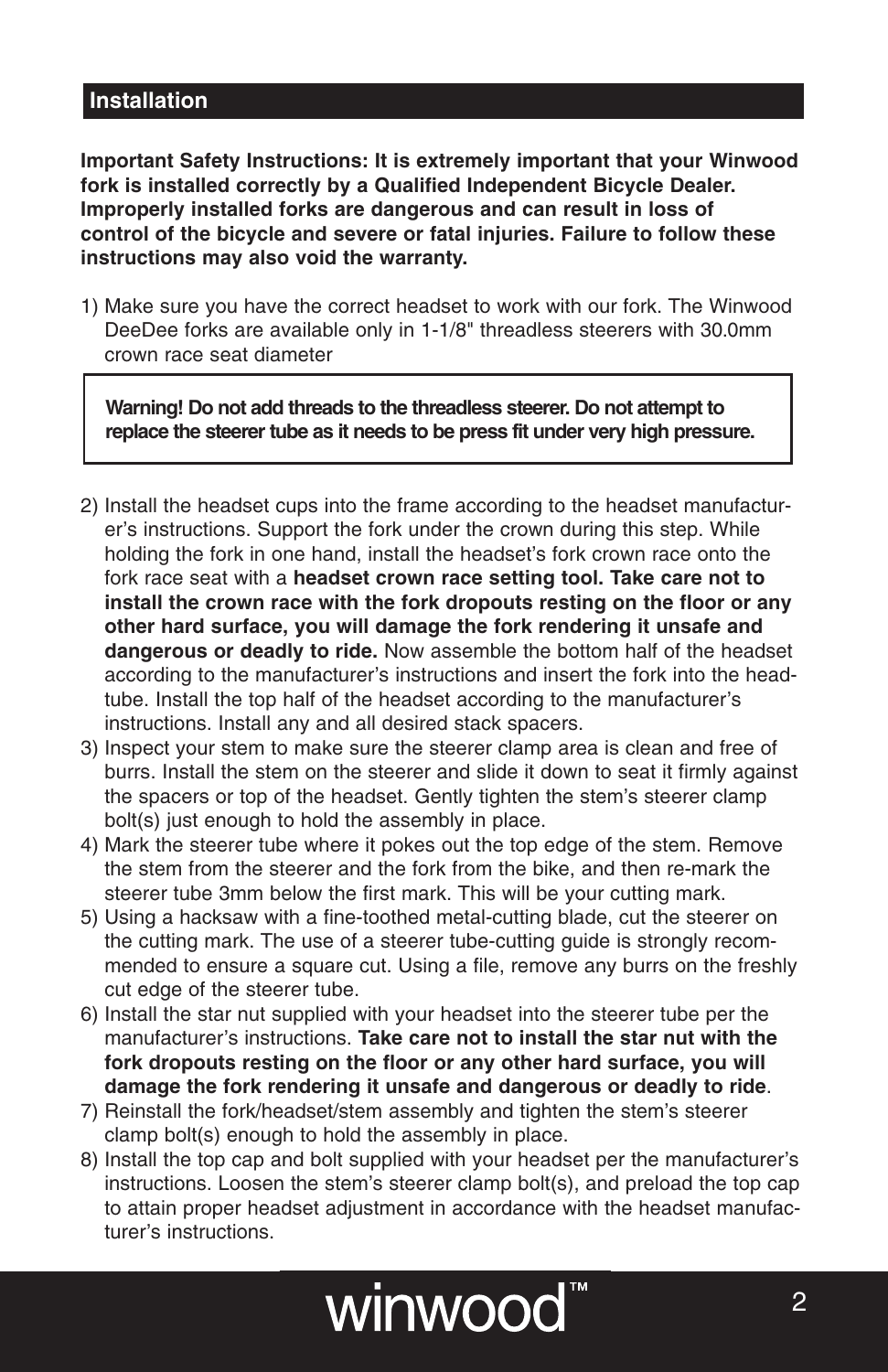- 9) Attach the front wheel to the fork and align the stem with the front wheel. **Tighten the stem's steerer clamp bolt(s) to the stem manufacturer's torque specifications using a torque wrench**. If the stem can be twisted around the steerer after the stem bolts have been tightened, the stem is not tight enough. Repeat steps above as necessary to achieve proper headset adjustment, stem alignment, and stem tightness. Inspect the fork for damage before every ride.
- 10) Brake installation: follow brake manufacturer's instructions for cantilever, linear pull cantilever, or ISO disc brake installation.

#### **General Warnings and Instructions**

This Winwood fork is designed for off-road use by a single rider. It is not designed for excessive riding such as jumps, curbs, stunt riding or other reckless behavior. To use it on-road you will have to follow your country's specific traffic regulations and laws and equip your bike and your fork accordingly.

**Do not ride your bike if you notice technical problems such as material failures like bending, cracking in the carbon fiber or broken parts. Immediately take your bike to a qualified bicycle dealer to prevent further damage. Failure may result in damage and severe and/or fatal injuries.**

Make sure the quick release lever is tightened and the hub axle is correctly fixed in the bore of the dropouts. Orient the quick release lever in front of and parallel to the lower tube and make sure it is in the locked position.

Adjust the headset according to headset manufacturer's instructions (see above).

Install the brakes according to the manufacturer´s instructions and adjust rim or disc brake pads properly. Use the fork only with brakes fitting to the existing brake mounts (cantilever bosses or ISO disc brake mounting tabs). Before riding the bicycle, be sure the brakes are properly installed and work properly.

Do not disassemble any of the cartridges (e.g., oil or air). High pressure inside the cartridges may cause injuries and disassembly may lead to damage.

Disassembly and maintenance/replacement of the fork or its components beyond that which is outlined in this manual should be made by a Winwood dealer/qualified bicycle dealer.

Avoid directing water pressure hose at the inner leg and / or seals.

Be cautious when mounting the bicycle to a fork mounted bike rack, the dropouts could be damaged. Follow the bike rack manufacturer's loading instructions for proper rack attachment.

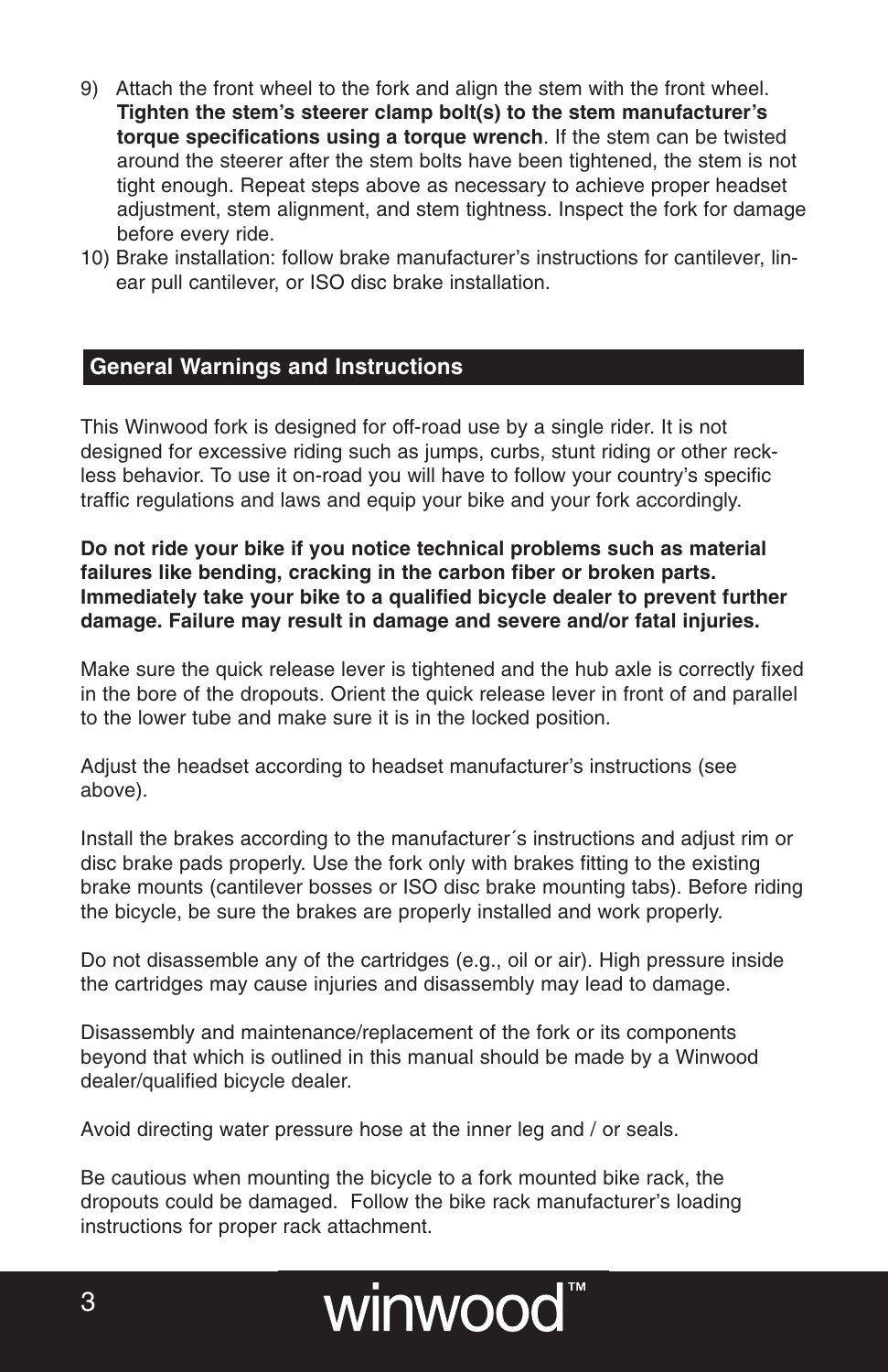If your bike is transported by air freight and the fork features the air spring system, we strongly recommend that the air cartridge is deflated before transport to avoid damage and to guarantee proper function after transport.

After any crash, have your bike and your fork inspected by a qualified dealer as damages not obvious to the consumer may occur.

**Always use genuine Winwood parts. Use of different parts voids the warranty and could cause structural failure of the fork and therefore loss of control of the bike with possible damages and / or severe or fatal injuries.**

Maximum tire clearance on the Winwood DeeDee fork is 29 x 2.3" wide tires.

#### **Performance Tuning**

Please follow the applicable instructions for the spring and damping system featured in your particular Winwood fork.

#### **DeeDee Coil Spring / MCU**

The DeeDee Coil fork is equipped with on the fly adjustable preload that provides a wide range of tuning. Stock spring rates will accommodate most average weight riders, however, there are several aftermarket springs available for fine tuning your fork characteristics to your weight and riding style.

Preload: Turning the adjustment knob at the top of the left leg (when sitting on the bike) changes the initial force required to activate the suspension fork. Turning the preload knob clockwise (+) increases the preload and stiffness of the fork. Turning the preload knob counterclockwise (-) decreases the preload and stiffness of the fork resulting in a softer ride.

A recommended starting point is to set the preload so that the fork has 15% sag when you are sitting on the bike. This will allow optimal performance of the fork over bumps and holes. When sitting on the bike in normal riding position, adjust the preload so the fork is compressed 12-13mm. You can vary this sag according to personal riding preferences.

Spring Rate: If desired ride characteristics are unattainable using the preload adjuster, different springs are available for additional fine-tuning of your fork. There are three different spring kits available, soft, medium, and firm. Each kit contains two springs and an MCU. The DeeDee Coil fork comes stock with two medium springs. Two springs are needed for the left leg of the fork.

Please see list below for recommended rider weight spring combinations:

**Soft Kit: for riders less than 65kg/143 lbs Medium Kit: for riders between 65-85kg/143-187lbs (stock springs) Firm Kit: for riders over 85kg/187lbs**

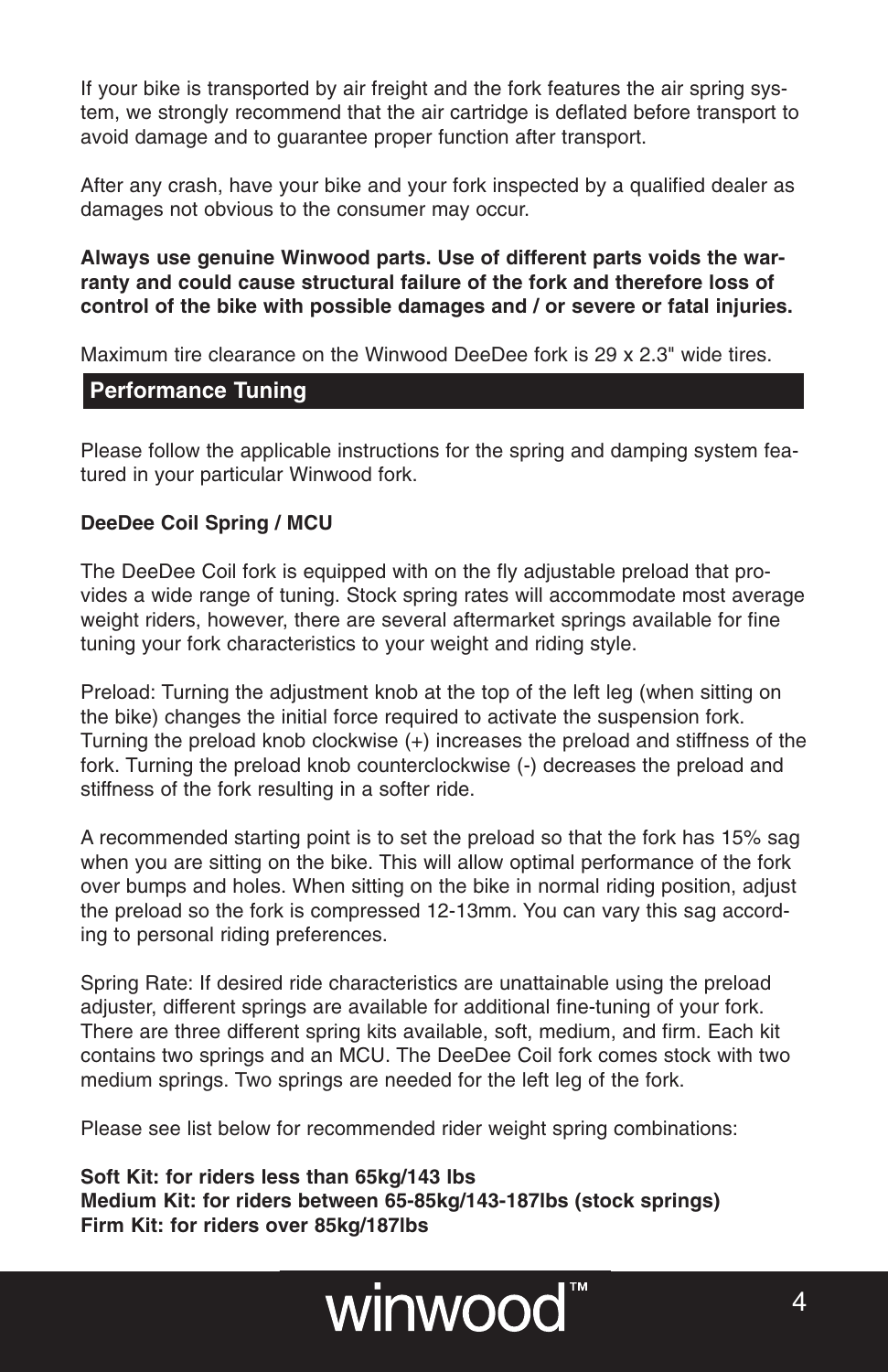Any number of spring combinations can be used to fine-tune the ride characteristics of your fork. The overall stack of springs, mcu and two plastic spacers (included in fork and spring kits) must measure 220mm. When mixing springs, this stack height can be achieved by custom cutting the MCU to proper length.

Please consult your Winwood Dealer for authorized replacement and tuning parts.

#### **DeeDee Air Spring**

The DeeDee Air fork has an adjustable air cartridge (spring) that must be pressurized using an appropriate high pressure shock pump with Schrader fitting (such as the Buzzy's Pollinator Shock Pumps). This type of air pressure tuning allows for an extremely wide range of rider weight and riding styles.

To set the air pressure for your weight, remove the top cap from left leg and the valve cap from the valve underneath the cap. Attach pump according to pump manufacturer's instructions. Inflate to recommended air pressure according to table below. Maximum air pressure is 181 PSI / 12.5 bar.

The following guidelines roughly show the recommended positive air pressure depending on the rider´s weight:

| Rider's weight               | Air pressure       |
|------------------------------|--------------------|
| Less than $143$ lbs / 65 kg  | 123 PSI / 8.5 bar  |
| $143 - 165$ lbs / 65 - 75 kg | 137 PSI / 9.5 bar  |
| $165 - 187$ lbs / 75 - 85 kg | 152 PSI / 10.5 bar |
| 187 - 209 lbs / 85 - 95 kg   | 167 PSI / 11.5 bar |
| 209 - 242 lbs / 95 - 110 kg  | 181 PSI / 12.5 bar |
|                              |                    |

#### **Hydraulic Damping and Lockout (DeeDee Coil and DeeDee Air models)**

Rebound of the hydraulic damper can be fine tuned by turning the external damping/lockout lever on the top of the right leg. Slower rebound means that the outward movement of the fork after compression is slower (in other words, the damping is higher). For slower rebound, turn the lever clockwise (+). Faster rebound brings the fork back to its original position faster. For faster rebound, turn the damping/lockout lever counterclockwise (-).

For bumpy rides we recommend that you set your fork to rebound as fast as possible without topping out. Too much damping will not allow your fork to rebound and prepare for additional bumps along the trail. Do not try to turn the rebound adjuster past its limits.

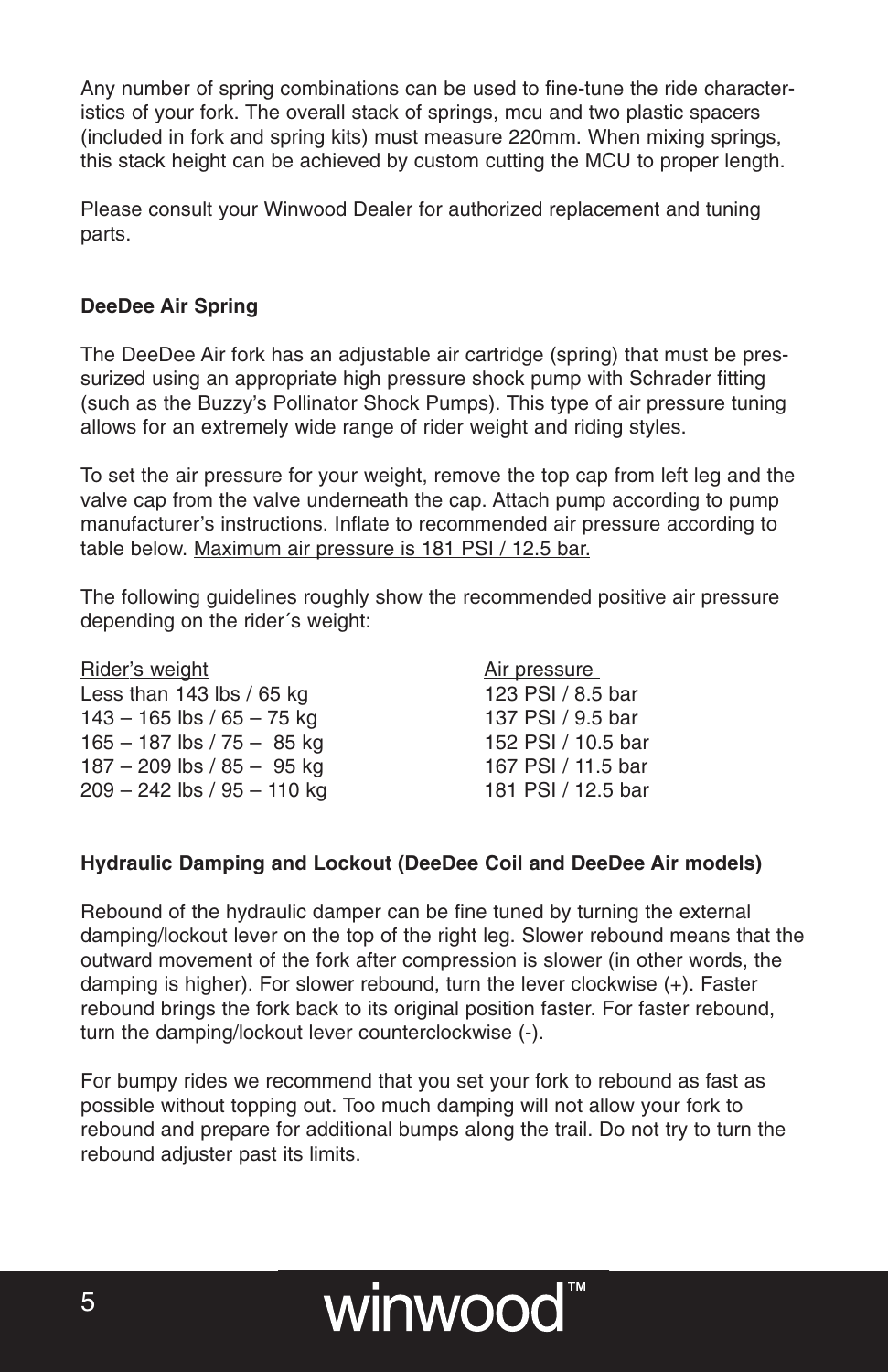Additionally, the travel of the fork can be completely blocked by the lockout system. Turn the damping/lockout lever clockwise (same direction as slow rebound) until it stops in the lockout position. This will severely limit the travel of the fork to just a few millimeters. We recommend locking the fork out when climbing uphill or when no front suspension is needed. The slight movement of the fork when locked out is required to avoid damage to the cartridge and internals of the fork.

Furthermore, if the stock damping of the Winwood DeeDee fork is not to the rider's preference, it can be custom tuned to suit the rider's tastes by changing the weight of the fork oil. Stock fork oil is 2.5 wt bicycle fork suspension oil. We recommend using suspension specific fork oils such as those from companies like Buzzy's, Spectro, or Finish Line. These oils have additives specially designed to lubricate and maintain the internals of suspension forks. Please refer to the Maintenance section for instructions on changing the fork oil.

For additional information, please ask your Winwood dealer.

#### **Maintenance**

To maintain safety, long life and high performance of your Winwood fork, periodic maintenance is required. If you frequently ride in wet, muddy or other extreme conditions, a 50% reduction of recommended maintenance intervals listed below is necessary.

After every ride clean and dry the exterior of your fork.

After every 25 hours of riding you should insert lithium-free grease via the grease fittings on the back side of both legs and make sure that the fork is well greased. The grease fittings on Winwood DeeDee forks are designed for needle type grease injectors such as a Dualco, Pedro's, or Finish Line grease guns. Note: The fork was designed to use suspension specific grease such as Buzzy's Slick Honey. This grease is fairly thin and will spread evenly throughout the fork when injected into the grease ports. In particularly wet climates, use of a slightly thicker grease may be advantageous but could also increase the damping of the fork slightly.

We recommend having your fork fully serviced, including replacing the shock oil by an authorized dealer or Shock Treatment Center™ after every 100 hours of use or every season, whichever comes first. Refer to the overhaul/replacement procedures section of this manual for full service instructions.

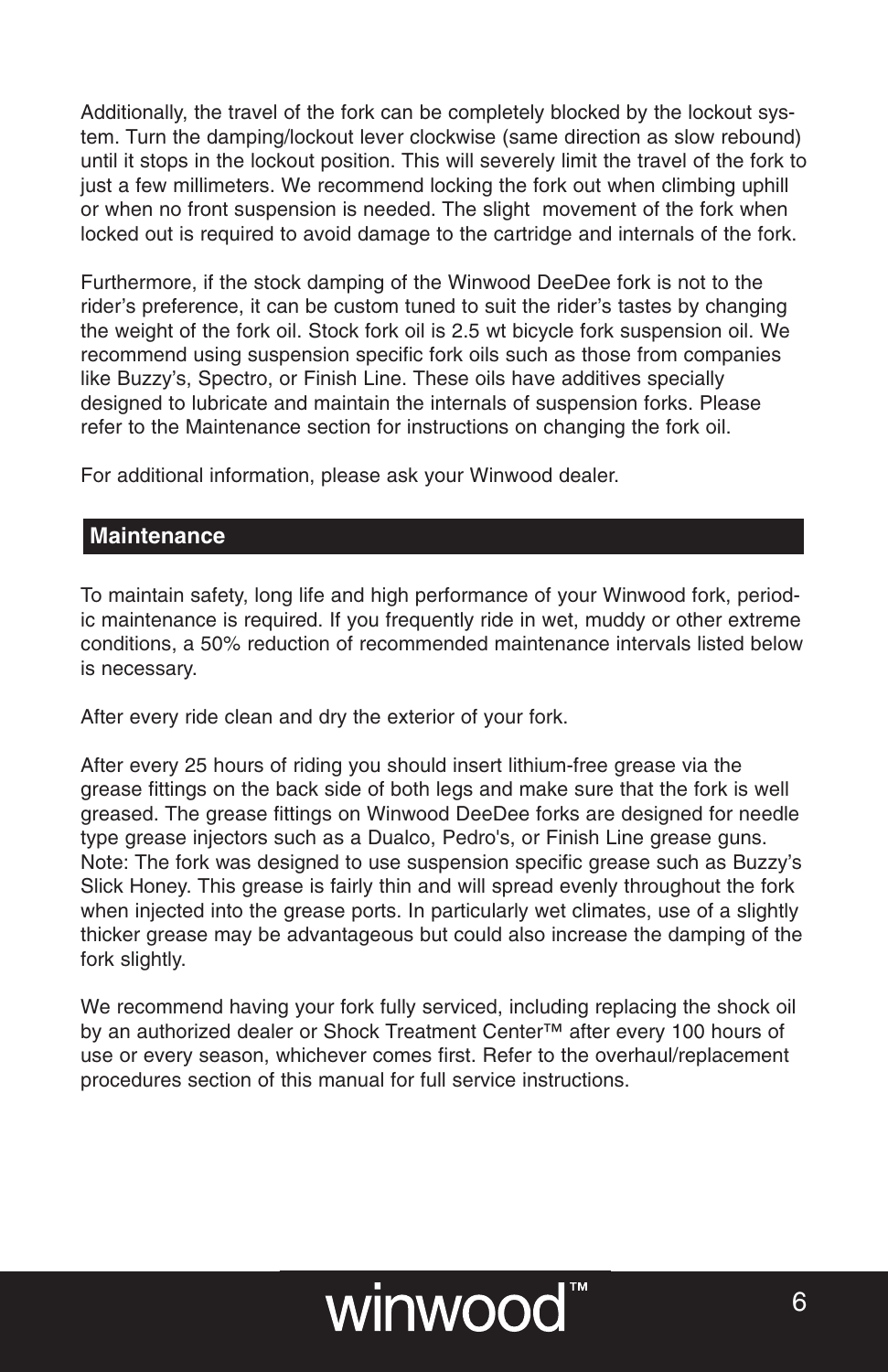#### **Overhaul / Replacement Procedures**

#### **For all maintenance procedures**

When the fork is disassembled, clean parts with a non-corrosive degreaser, then dry parts thoroughly. When parts are dry, inspect parts carefully for signs of damage or leaking oil**. If there are signs of damage, immediately replace part before assembling and riding fork.** Prior to assembly, apply liberal amounts of non-lithium based suspension grease, such as Buzzy's Slick Honey Grease, to all moving parts. This includes bushings, stanchions, springs, MCUs, damper rod, compression rod or air compression rod. Also apply a light film of grease to all threads on caps and bolts.

#### **Maintenance and Replacement of Damper/Lockout Cartridge**

Please refer to the following disassembly procedures and exploded view diagrams and follow these instructions carefully.

Changing the Oil:

- 1) Holding the fork in an upright potion, remove the Damper/Lockout Cartridge (6) from the right side of the crown and stanchion assembly (1) Using a 1 1/8" socket or wrench.
- 2) Turn the fork over emptying the oil into an appropriate container. With the fork upside down, compress the fork 2 or 3 times to make sure you drain out all oil from the leg.
- 3) Inspect the fork oil. If it is particularly dirty you should consider full disassembly and thorough cleaning outlined in the Overhaul section. Dispose of used fork oil in an appropriate, ecologically friendly manner.
- 4) Fill the leg with 75 mL of appropriate fork oil. Stock weight oil is 2.5 wt. Heavier oil will increase fork damping. Lighter fork oil will decrease damping.
- 5) Replace Damper/Lockout cartridge into leg of fork slowly. Make sure the Cartridge is NOT in the locked out position. There should be enough fork oil in the leg so that it just starts to overflow from the top of the leg when the Damper/Lockout cartridge begins to thread into the leg. If the oil does not just overflow, add 1 to 2 mL more fork oil until it does. Filling the leg completely with fork oil is important for proper Lockout function.
- 6) Tighten the Damper Lockout Cartridge (6)to a torque of 144-180 in-lbs (16-20 Nm)
- 7) Wipe any spilled fork oil from the exterior of the fork.

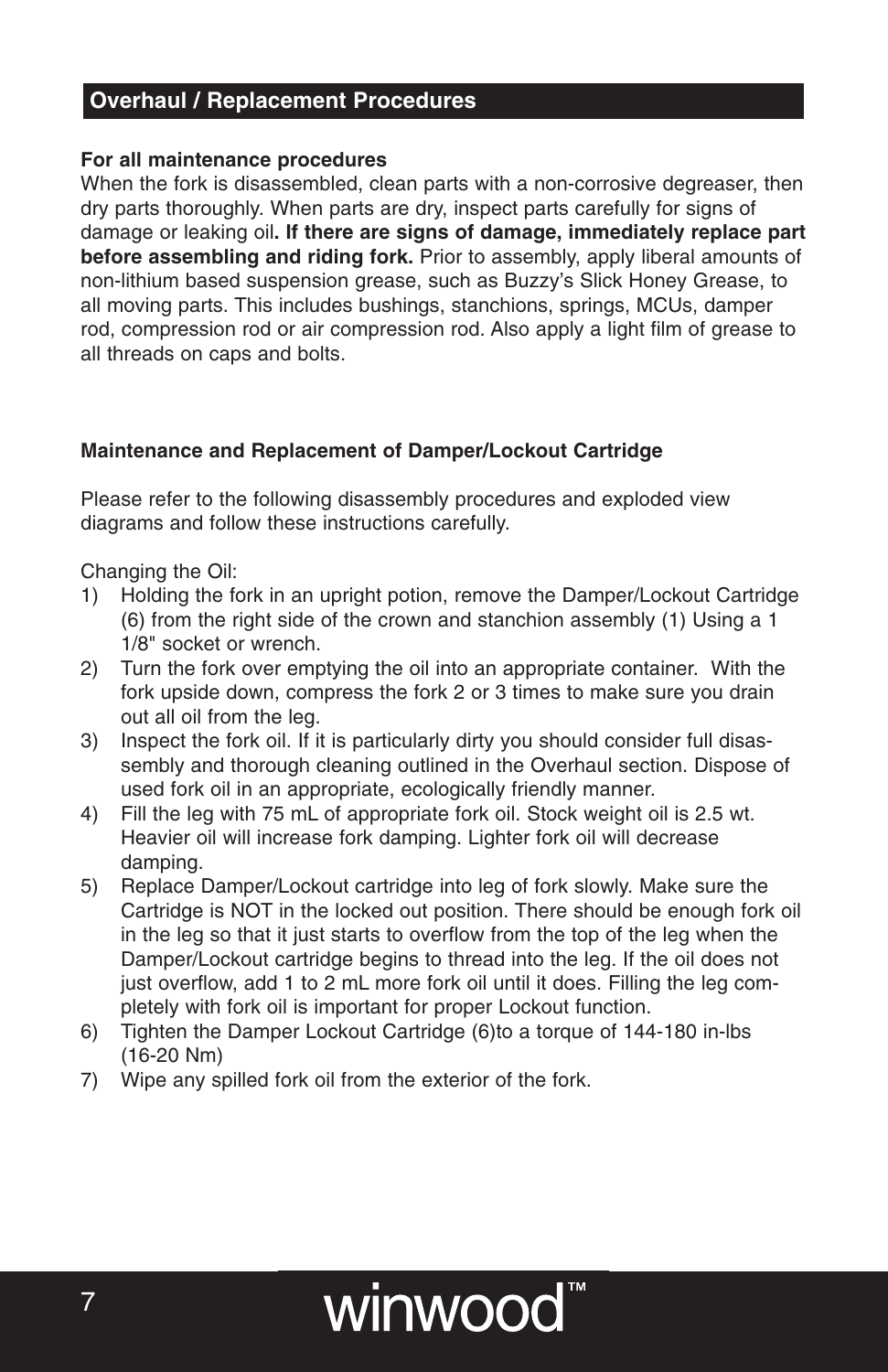Overhaul:

- 1) Perform steps 1 and 2 from the Oil Change procedure listed above.
- 2) Remove the M6 Bolts(5) from the bottom of both lower legs(2).
- 3) Holding the Crown/Stanchion assembly(1) in one hand and the lower leg assembly(2) in the other, pull the lower leg assembly away from the crown/stanchion assembly (1) with a quick forceful pull. Completely remove the lower leg assembly (2) from the crown stanchion assembly(1).
- 4) Remove the C-Clip(11) from the bottom of the right stanchion using C-clip pliers.
- 5) Pull down on the Damper Compression Rod(7) to remove the Damper Compression Rod(7), rubber washer(8), Damper Compression Rod Bushing/Oil seal(9) and the Aluminum washer(10). This can also be done by inserting a wood dowel into the top of the fork leg and gently tapping on the top of the Damper Compression Rod(7) until it slides out the bottom of the leg.
- 6) Slide the other parts off of the Damper Compression Rod(7).
- 7) Remove the plastic bushing that is wrapped around the head of the Damper Compression Rod(7). Note: There is no need to remove the bolt on the top of the Damper Compression Rod for cleaning or repair.
- 8) Thoroughly clean all parts with a non-corrosive, plastic friendly degreaser and wipe dry or air dry. Also clean the inside and outside of the stanchion tube(1) and the inside of the lower leg(2) with clean lint free cloths or rags.
- 9) Begin assembly with the reverse of steps 2 through 7.
- 10) Fill the leg with 75 mL of appropriate fork oil. Stock weight oil is 2.5 wt. Heavier oil will increase fork damping. Lighter fork oil will decrease damping.
- 11) Replace Damper/Lockout cartridge(6) into leg of fork slowly. Make sure the Cartridge is NOT in the locked out position. There should be enough fork oil in the leg so that it just starts to overflow from the top of the leg when the Damper/Lockout cartridge begins to thread into the leg. If the oil does not just overflow, add 1 to 2 mL more fork oil until it does. Filling the leg completely with fork oil is important for proper Lockout function.
- 12) Tighten the Damper Lockout Cartridge(6) to a torque of 144-180 in-lbs (16- 20 Nm).
- 13) Wipe any spilled fork oil from the exterior of the fork.
- 14) Torque M6 Bolts(5) at the bottom of each leg to 120 in-lbs(13.5 Nm).

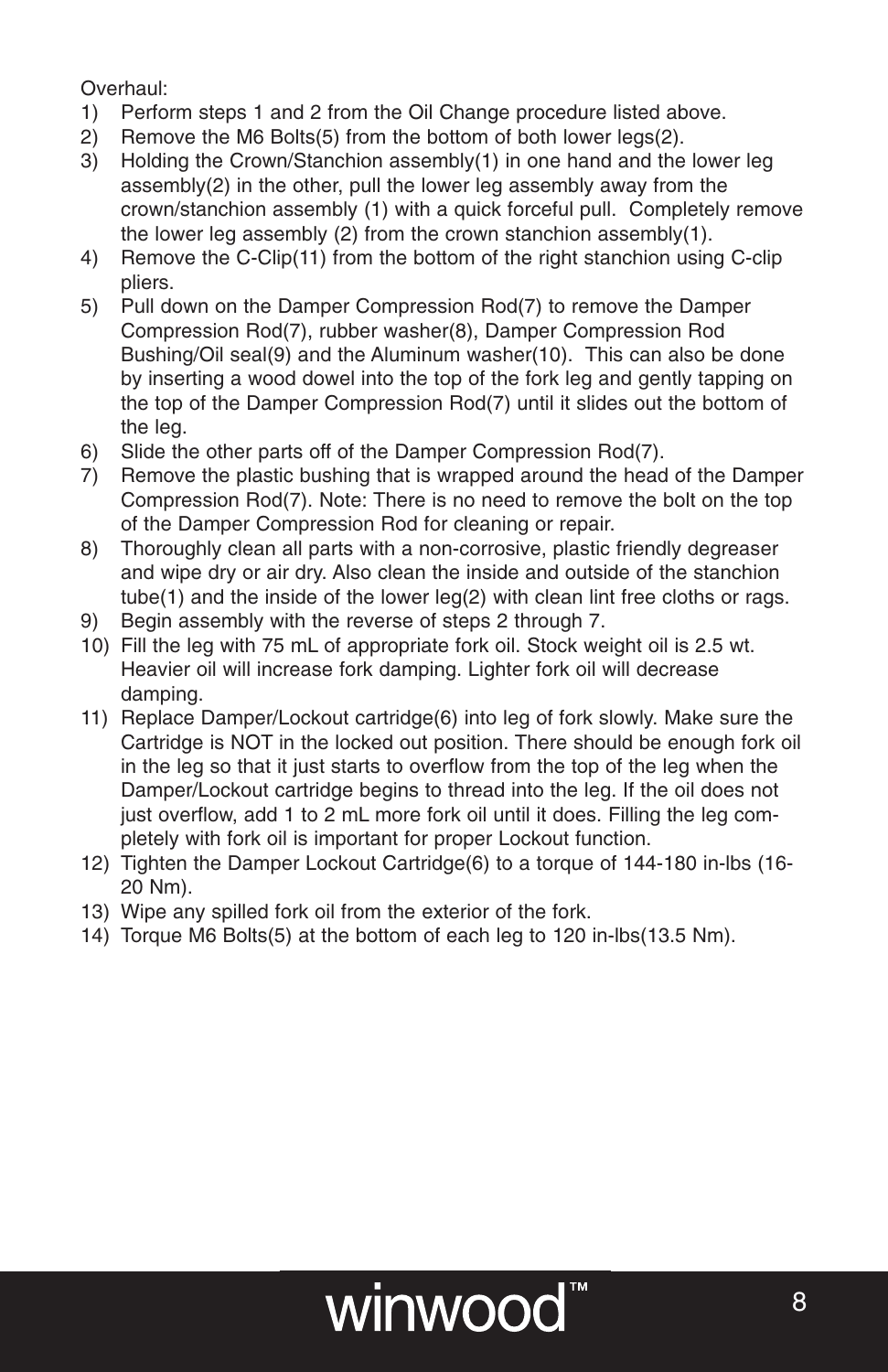#### **Maintenance and Replacement of springs or MCU**

Please refer to the exploded view drawings of the DeeDee Coil fork model on the following pages and follow these steps carefully:

Changing Springs:

- 1) Decrease preload to lowest setting (full counter clockwise)
- 2) With a 1 1/8" wrench or socket, loosen and remove the preload adjuster assembly(12) from the left stanchion(1).
- 3) Remove MCU(13), Springs(15) and plastic spacers (14,16) from leg. Turning the fork upside down or using the hooked end of a spoke are effective methods for removing the springs from inside the leg.
- 4) Assembly is the reverse of above steps. Be sure to grease MCU(13), Springs(15) and plastic spacers(14,16) with appropriate non-lithium grease.
- 5) Torque preload adjuster cap to 144-180 in-lbs(16-20Nm)

Overhaul of Springs and Fork internals:

- 1) Perform Steps 1 through 3 from Changing Springs procedure.
- 2) Remove both M6 bolts(5) from the lower leg assembly(2). This may require holding the Spring Compression Rod from rotating using an extra long 5mm Allen key such as those made by Lifu. Insert the Allen key into the head of the bolt at the top of the spring compression rod and then remove the M6 bolt at the bottom of the leg.
- 3) Pull lower leg assembly(2) off of the crown and stanchion assembly (1).
- 4) Remove bottom out bumper(22) from the spring compression rod(17).
- 5) Remove c-clip(21) using c-clip pliers.
- 6) Then remove the spring compression rod(17) by pulling down. This should also remove the compression rod bushing(20), the top out bumper(19) and the o-rings(18).
- 7) Assembly is reversal of the above steps.
- 8) Torque M6 bolts(5) at bottom of both legs to 120 in/lbs (13.5 Nm).
- 9) Torque the preload adjuster cap to 144-180 in-lbs (16-20 Nm).



**Available Coil Springs:**

**Left: hard = 3.5 kg/mm (72 mm long) Middle: medium = 2.2 kg/mm (70 mm long) Right: soft = 1.6 kg/mm (90 mm long)**

## winwood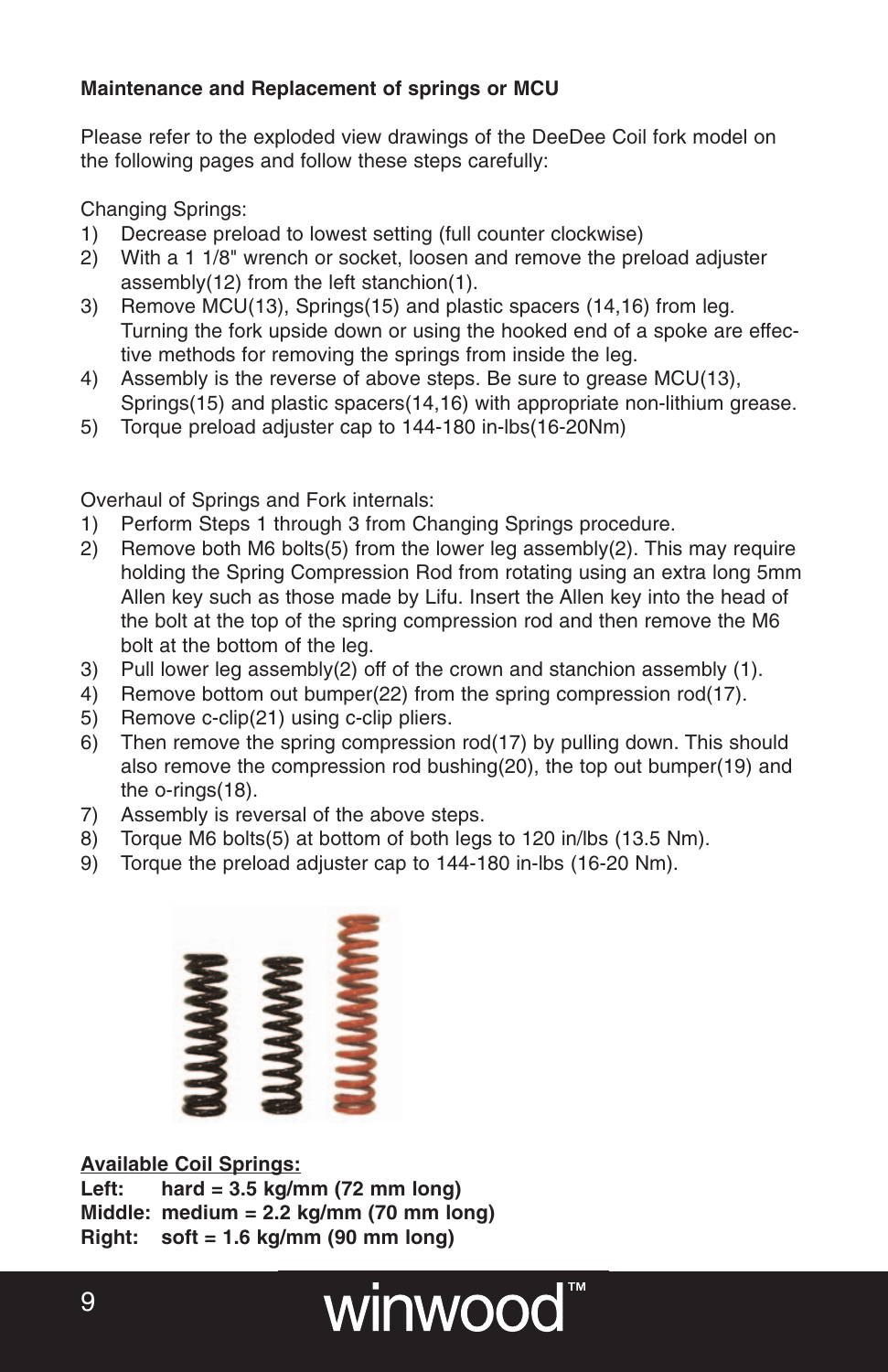#### **Replacement of Air Cartridge**

Please refer to the exploded view drawings of the DeeDee Air fork model on the following pages and follow these steps carefully:

- 1) Remove the M6 bolt(5) from the lower leg assembly(2) on the air cartridge side.
- 2) Unscrew the valve cap(12).
- 3) Remove all air from cartridge by depressing the pin in center of schrader valve.
- 4) Using a 1-1/8" wrench, unthread the air cartridge fixing nut(13) and remove entire air cartridge assembly(14).

**Warning! This is the extent of user serviceable parts. DO NOT try to further disassemble the air cartridge.**

- 5) Assembly is reversal of above steps.
- 6) Torque M6 bolts(5) at bottom of both legs to 120 in-lbs (13.5 Nm).

For cleaning the inside of the lower fork leg and outside of the stanchions, remove both M6 bolts(5) at the bottom of the fork legs and slide off lower legs. Torque M6 bolts to 120 in-lbs upon reinstallation.

## winwood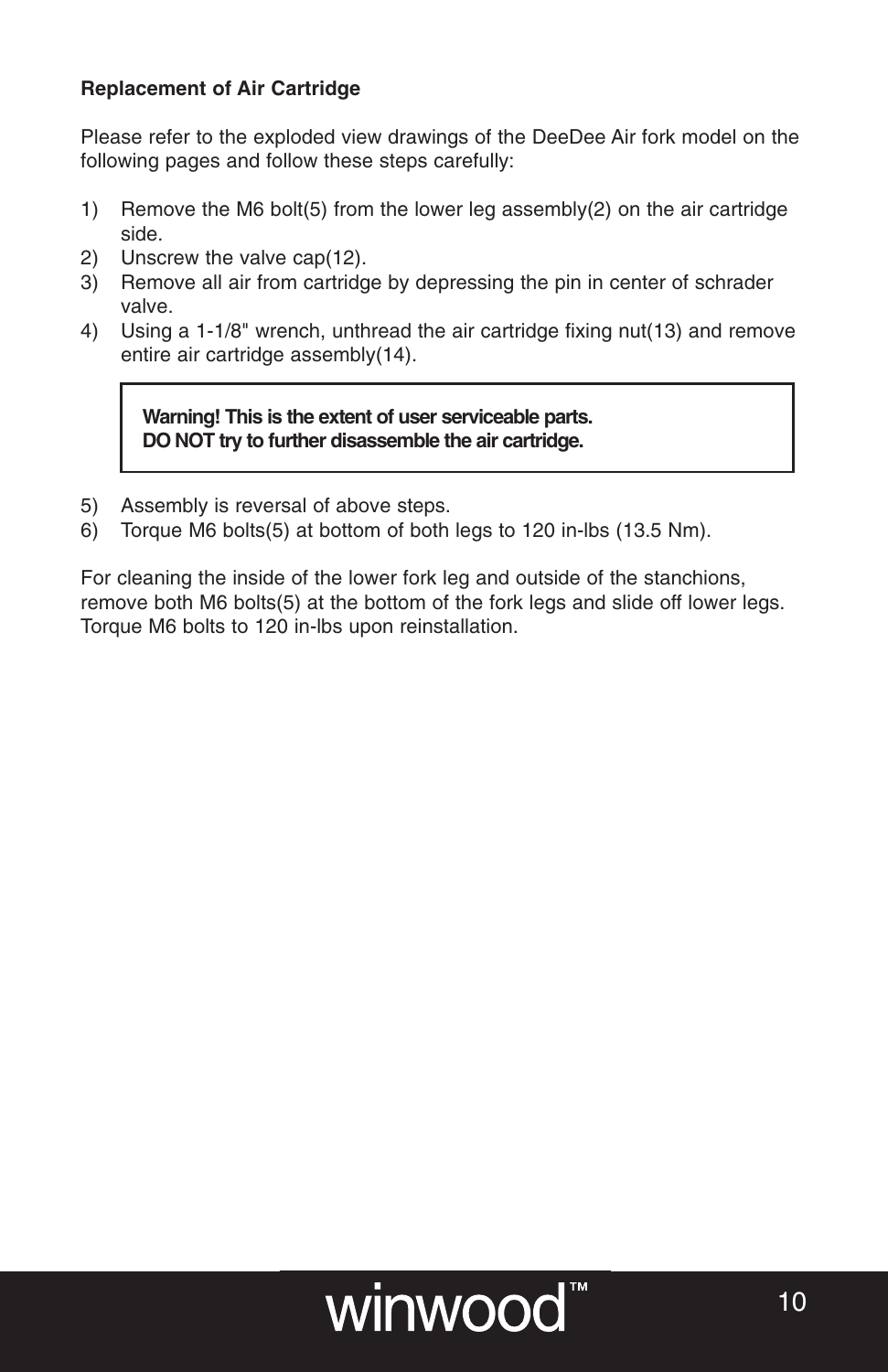

# winwood<sup>\*\*</sup>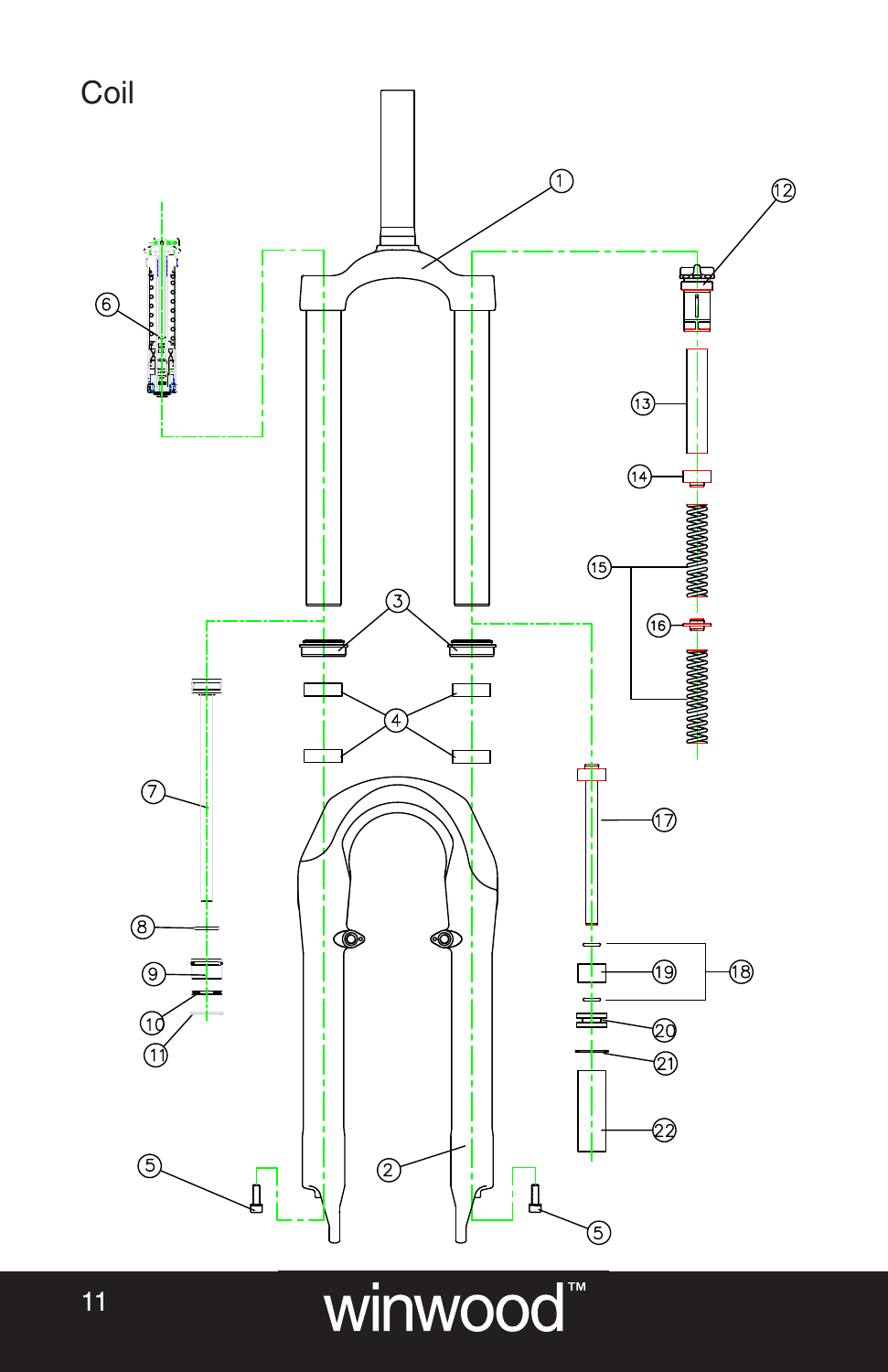| <b>Coil Fork Parts List</b> |                                       |  |
|-----------------------------|---------------------------------------|--|
| 1                           | Crown and Stanchion Assembly          |  |
| $\overline{2}$              | Lower Leg Assembly                    |  |
| $\overline{3}$              | <b>Dust Seals</b>                     |  |
| $\overline{\mathcal{A}}$    | <b>Bushings</b>                       |  |
| 5                           | M6 Bolts                              |  |
| 6                           | Damper/Lockout Cartridge              |  |
| $\overline{7}$              | <b>Damper Compression Rod</b>         |  |
| 8                           | <b>Rubber Washer</b>                  |  |
| 9                           | Damper Compression Rod/Oil Seal       |  |
| 10                          | <b>Aluminum Washer</b>                |  |
| 11                          | C-Clip                                |  |
| 12                          | Preload Adjuster Knob/Top Cap         |  |
| 13                          | <b>MCU</b>                            |  |
| 14                          | <b>Plastic Cup Spacer</b>             |  |
| 15                          | <b>Coil Spring</b>                    |  |
| 16                          | <b>Plastic Spring Spacer</b>          |  |
| 17                          | <b>Spring Compression Rod</b>         |  |
| 18                          | O-Ring                                |  |
| 19                          | <b>Top Out Bumper</b>                 |  |
| 20                          | <b>Spring Compression Rod Bushing</b> |  |
| 21                          | C-Clip                                |  |
| 22                          | <b>Bottom Out Bumper</b>              |  |

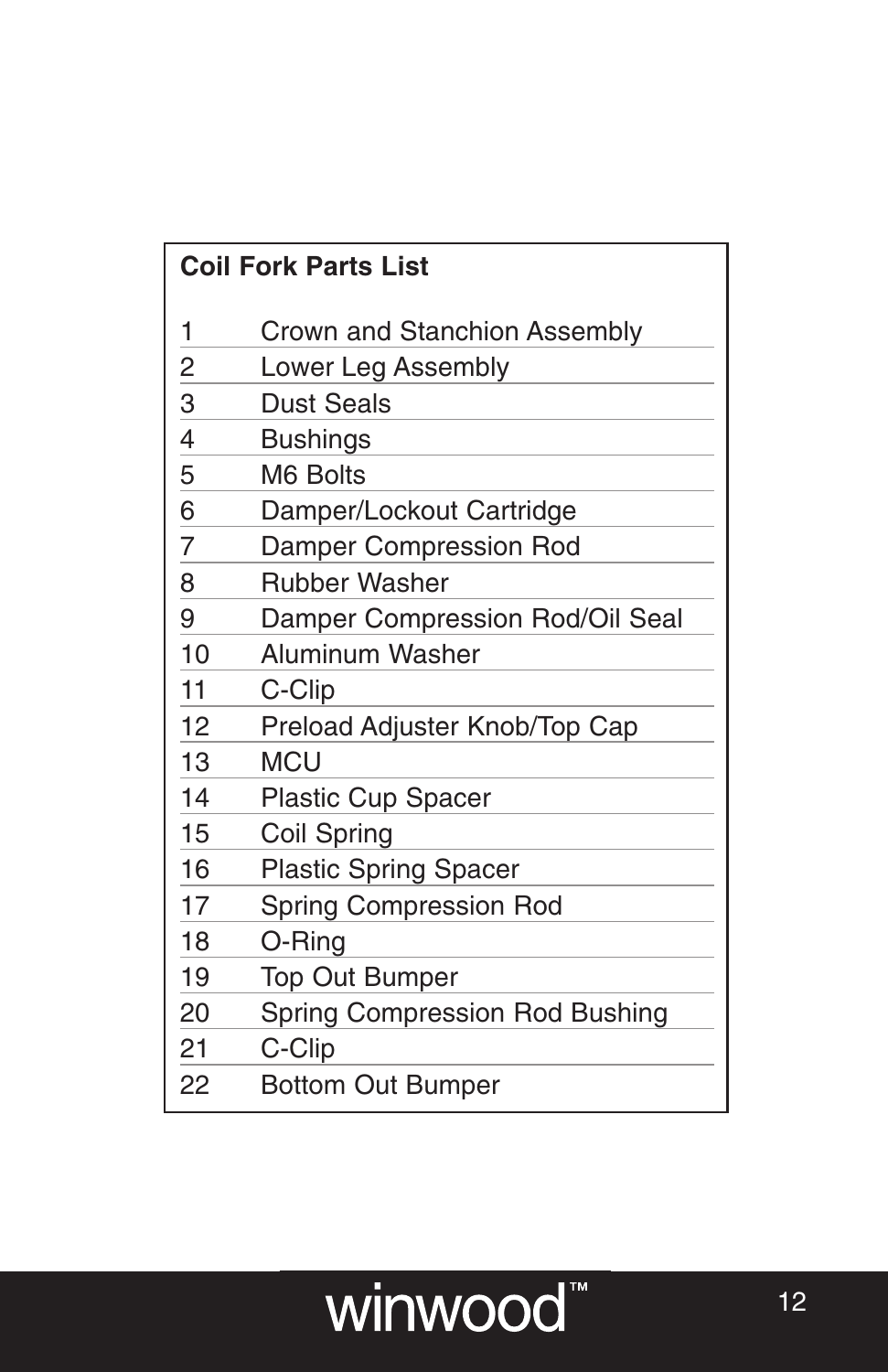

winwood<sup>\*\*</sup>

Air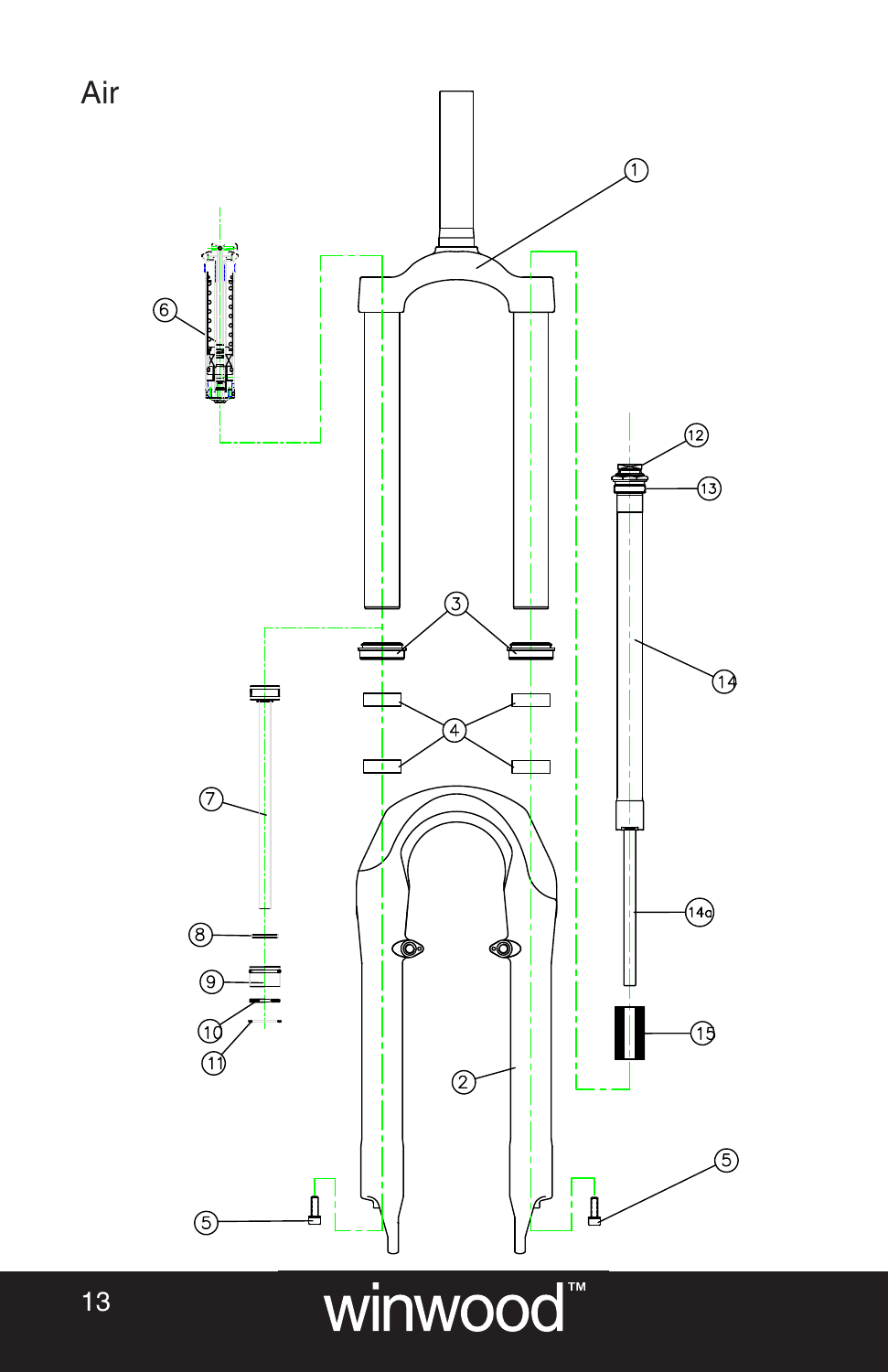| <b>Air Fork Parts List</b> |                                 |  |
|----------------------------|---------------------------------|--|
| 1                          | Crown and Stanchion Assembly    |  |
| 2                          | Lower Leg Assembly              |  |
| 3                          | <b>Dust Seals</b>               |  |
| 4                          | <b>Bushings</b>                 |  |
| 5                          | M6 Bolts                        |  |
| 6                          | Damper/Lockout Cartridge        |  |
| 7                          | <b>Damper Compression Rod</b>   |  |
| 8                          | <b>Rubber Washer</b>            |  |
| 9                          | Damper Compression Rod/Oil Seal |  |
| 10                         | Aluminum Washer                 |  |
| 11                         | C-Clip                          |  |
| 12                         | <b>Valve Cap</b>                |  |
| 13                         | Air Cartridge Fixing Cap        |  |
| 14                         | Air Cartridge                   |  |
| 14a                        | Air Cartridge Inner Rod         |  |
| 15                         | <b>Bottom Out Bumper</b>        |  |